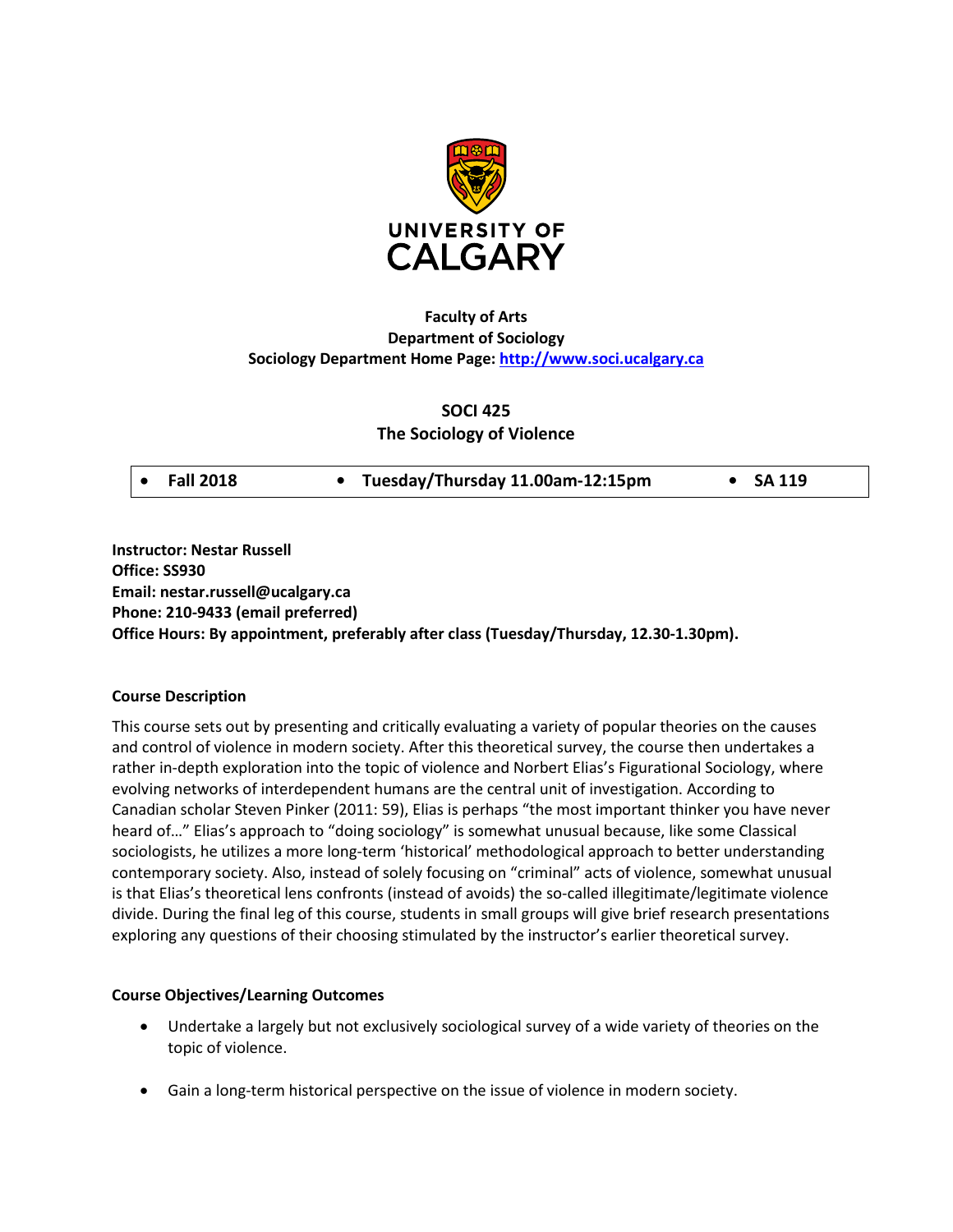• Develop a theoretically informed view on a variety of violence-related sub topics, including homicide, issues of masculinity, organizational malevolence, intimate partner violence, warfare, and genocide (among others).

#### **Required Textbooks, Readings, Materials**

Ray, L. (2011). *Violence and society*. London: Sage. ISBN: 978-1-84787-036-0

Additional non-required reading: Spierenburg, P. (2011). A history of murder: Personal violence in Europe from the Middle Ages to the present. Cambridge, UK: Polity. ISBN: 978-0-7456-4378

Impromptu readings may be added.

## **Course Schedule**

|            | Th 0.1 A.                    | . Float Chaut, American Tr                                                                                                                                             |  |  |  |
|------------|------------------------------|------------------------------------------------------------------------------------------------------------------------------------------------------------------------|--|--|--|
| Week $5-$  | Tues. Oct. 2:                | Hand in Documentary Observational Report, class discussion/questions<br>on the documentary, Hobbes versus Locke, and finally, First Short<br><b>Answer Test review</b> |  |  |  |
|            | Thurs. Sept. 27: Documentary |                                                                                                                                                                        |  |  |  |
| Week $4-$  |                              | Tues. Sept. 25: Collective violence theories                                                                                                                           |  |  |  |
|            |                              | Thurs. Sept.20: Common theories of violence (part 3)                                                                                                                   |  |  |  |
| Week $3-$  |                              | Tues. Sept. 18: Common theories of violence (part 2)                                                                                                                   |  |  |  |
|            |                              | Thurs. Sept. 13: Common theories of violence (part 1)                                                                                                                  |  |  |  |
| Week $2-$  |                              | Tues. Sept. 11: Discussion on group presentations (creativity) and definitional issues on<br>the topic of violence                                                     |  |  |  |
| Week $1 -$ | Thurs. Sept. 6: Introduction |                                                                                                                                                                        |  |  |  |

**Thurs. Oct 4: First Short Answer Test**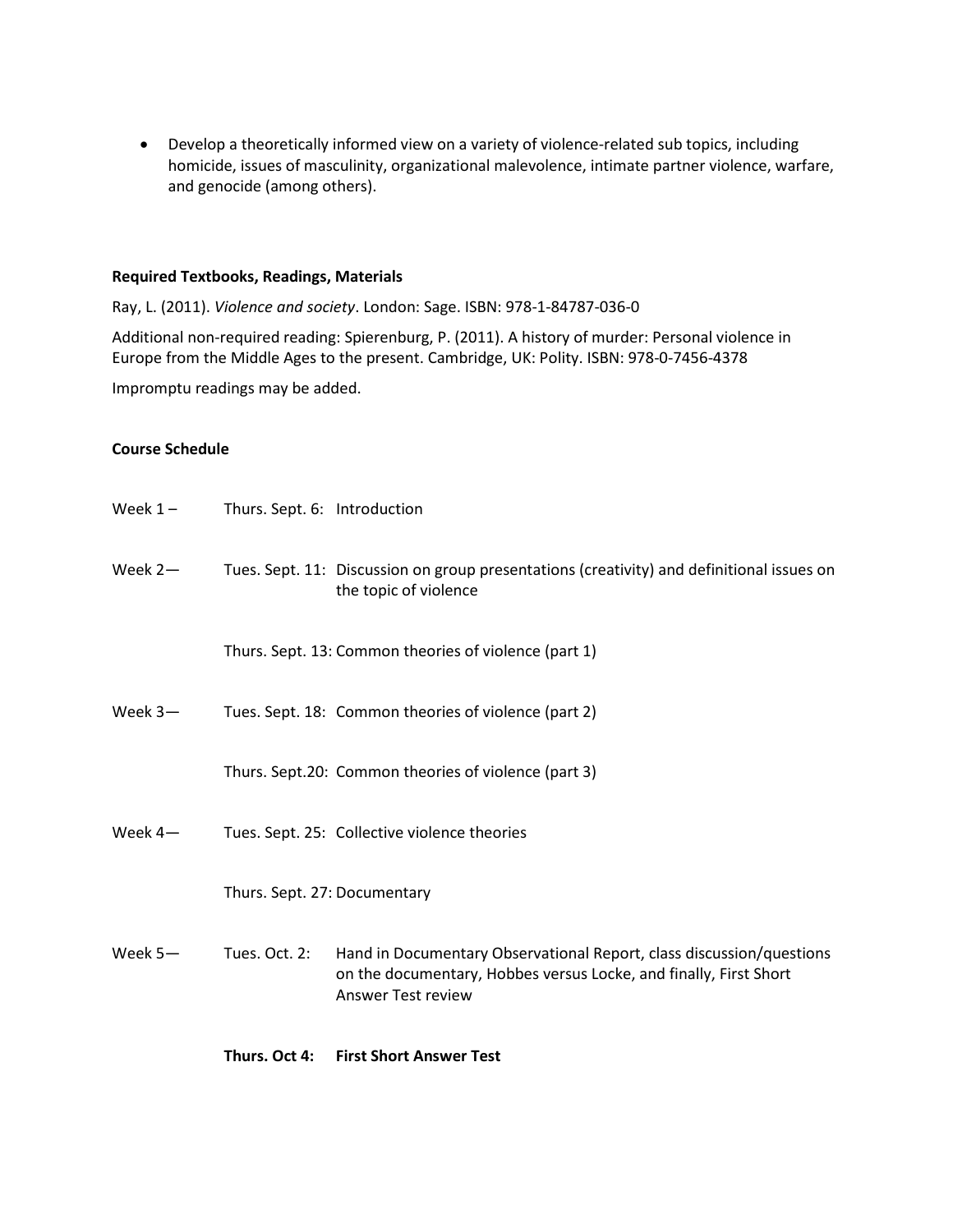Week 6— Tues. Oct. 9: Violence and the long view: Hunter-gather versus agricultural societies

Thurs. Oct. 11: Civilizing Process (part 1)

Week 7- Tues. Oct. 16: Civilizing Process (part 2)

Thurs. Oct. 18: Violence and Figurational Sociology (part 1)

Week 8- Tues. Oct. 23: Violence and Figurational Sociology (part 2)

Thurs. Oct. 25: Violence and Figurational Sociology (part 3)

- Week 9- Tues. Oct. 30: Violence and Figurational Sociology (part 4)
	- Thurs. Nov. 1: Group formation period, topic/discussion period, and Second Short Answer Test review
- Week 10— Tues. Nov. 6: **Second Short Answer Test**

Thurs. Nov. 8: Documentary

- Week 11— Fall Break
- Week 12— Tues. Nov. 20 Documentary (class discussion/questions)

Thurs. Nov. 22 Group presentations

Week 13-<br>Tues. Nov. 27 Group presentations

Thurs. Nov. 29 Group presentations

Week 14-- Tues. Dec. 4 Group presentations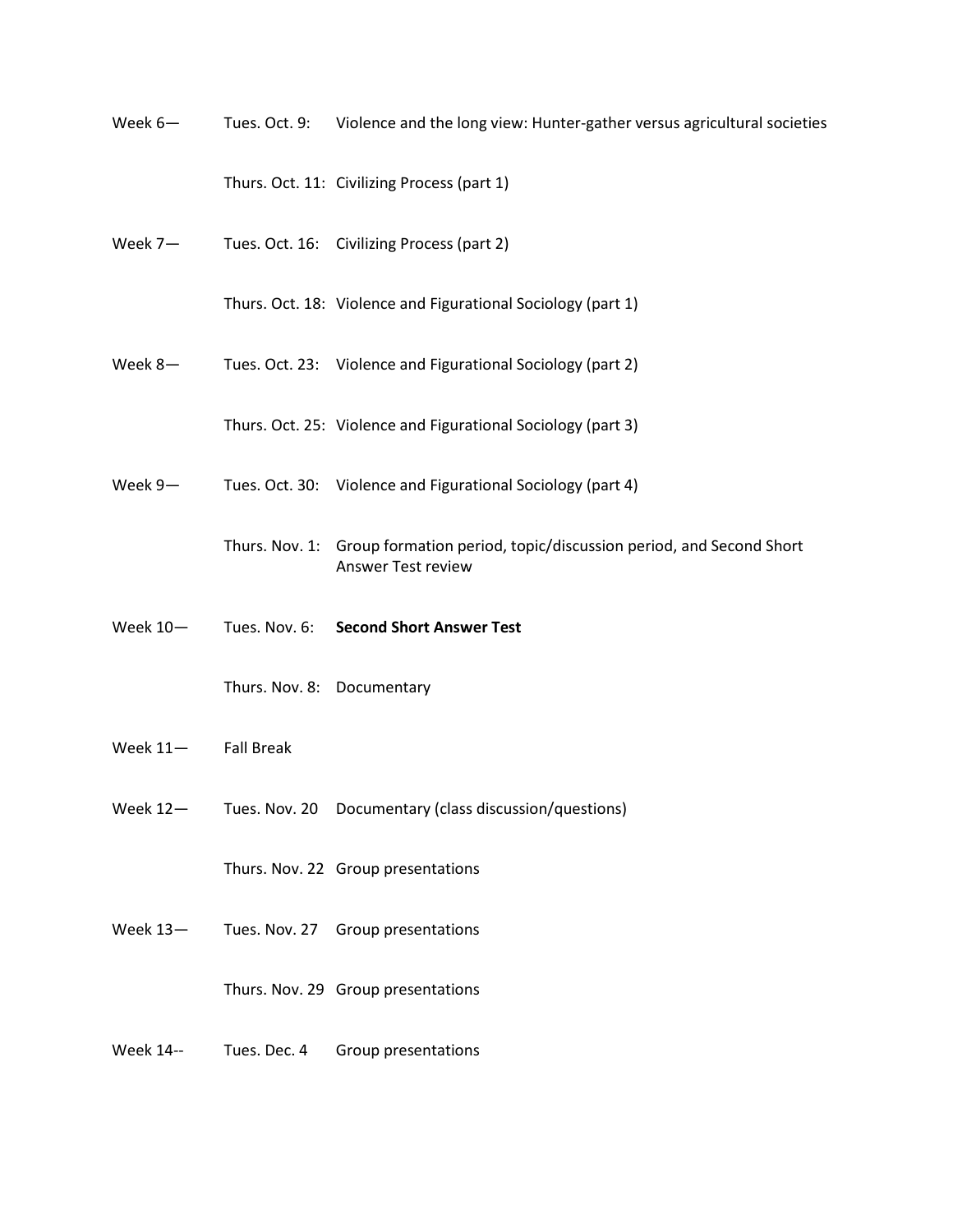Thurs, Dec. 6 Course review

### **Methods of Evaluation**

- First Short Answer Test: **Thursday 4 October, 11.00am**. The test will be on all lecture materials, film clips/viewings, impromptu readings, and class discussions up until 12.15pm on 2 October, as well as Chapters 1, 2, (pp. 1-42) and 4 (pp. 63-82) in the textbook (worth 30% of the final grade).
- Second Short Answer Test: **Tuesday 6 November, 11.00am.** The test will be on all lecture materials, film clips/viewings, impromptu readings, and class discussions between 11am on 9 October and 12.15pm on 30 October, as well as Chapters 3 (pp. 41-62) and 5-10 (pp. 83-197) in the textbook (worth 35% of the final grade)
- Documentary Observational Report: 400 words long (maximum). Date: **late September** (worth 10% of the final grade)
- Group Presentation (20 minutes, approximately), plus a 5 minutes question period (worth 25% of the final grade)\*

\*25%: 15/25: instructor's group assessment mark; 6/25: group contribution/effort mark (decided by fellow group members\*\*), 4/25 for individual attendance at group presentations.

\*\*If all group members give a fellow member a "0" for their group contribution/effort mark, that student will obtain an automatic "0/25%" for their overall Group Presentation mark.

#### **Grading Scale**

Letter grades will be assigned and submitted to the registrar based on the following scale:

| Grade     | Percent range  | <b>Grade Point Value</b> | <b>Description</b>                       |
|-----------|----------------|--------------------------|------------------------------------------|
| A+        | $96 - 100%$    | 4.0                      | Outstanding performance                  |
| A         | $90 - 95.99%$  | 4.0                      | Excellent-superior performance           |
| А-        | $85 - 89.99%$  | 3.7                      |                                          |
| $B+$      | $80 - 84.99\%$ | 3.3                      |                                          |
| B         | $75 - 79.99\%$ | 3.0                      | Good - clearly above average performance |
| <b>B-</b> | $70 - 74.99\%$ | 2.7                      |                                          |
| $C+$      | $67 - 69.99\%$ | 2.3                      |                                          |
| C         | $63 - 66.99\%$ | 2.0                      | Satisfactory - basic understanding       |
| $c-$      | $59 - 62.99%$  | 1.7                      |                                          |
| D+        | $55 - 58.99%$  | 1.3                      |                                          |
| D         | $50 - 54.99%$  | 1.0                      | Minimal pass - marginal performance      |
| F         | < 50%          | 0                        | unsatisfactory performance               |

The grades for a course component may be scaled to maintain equity among sections and to conform to departmental norms.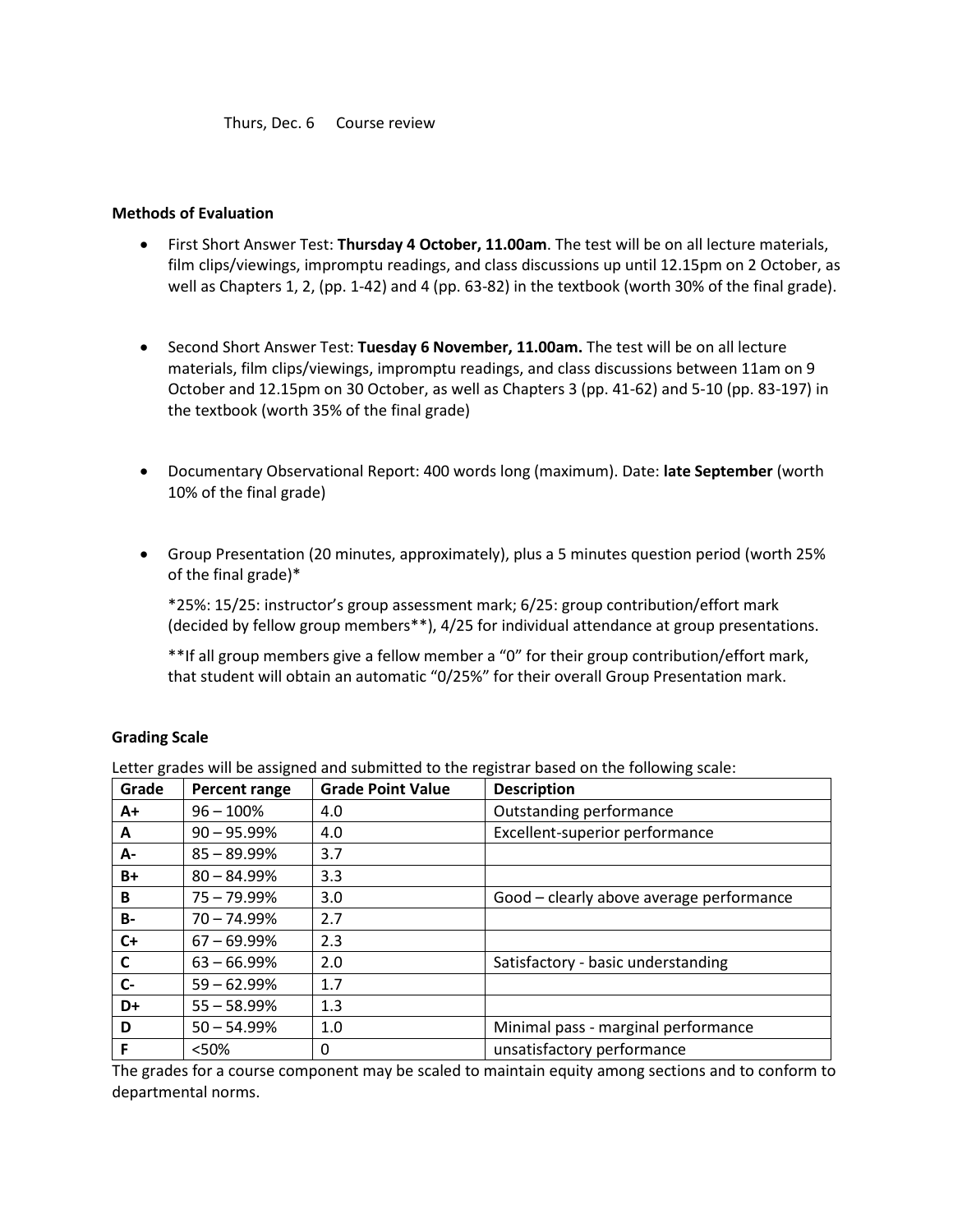## **Grade Reappraisal**

Within two weeks of the date the exam/assignment is returned, students seeking reappraisal of examinations or assignments must submit a written response to the instructor explaining the basis for reconsideration of one's mark. The instructor will reconsider the grade assigned and will then book a time with the student to discuss his or her work and rationale. It should be noted that a reassessed grade may be raised, lowered, or remain the same.

#### **Email**

Feel free to contact me over email at any time. Please put your course number and section in your email's subject line, and include a proper salutation, your full name, student ID, and a proper closing in the body of your email. All emails violating customary email conventions will be ignored. All other emails will be answered within one business day. I do not answer emails over the weekend. Please take that into account when emailing me questions pertaining assignments or exams. If you have a course-related question, please check the course outline first. Questions that can be answered by consulting the course outline will not be answered. Also, please e-mail me for administrative purposes only, for example to set up an appointment. Please do not use e-mail as a replacement for an office visit, if there is something you want to discuss. Questions about the course content and readings, concerns about grades, or any other personal issues should be dealt with in person during my office hours.

#### **Emergency Evacuations**

In the case of fire or other emergency evacuation of this classroom, please proceed to the assembly point at Social Science - Food Court.

#### **Handing in Papers, Assignments**

- 1. The main Sociology Department office does not deal with any course-related matters. Please speak directly to your instructor.
- 2. **Protection of Privacy:** The Freedom of Information and Protection of Privacy (FOIPP) legislation does not allow students to retrieve any course material from public places. Anything that requires handing back will be returned directly during class or office hours. If students are unable to pick up their assignments from the instructor, they provide the instructor with a stamped, self-addressed envelope to be used for the return of the assignment.
- 3. Final grades are not posted by the Sociology Department. They are only available online.

#### **Ethics Research**

Students are advised that any research with human subjects – including any interviewing (even with friends and family), opinion polling, or unobtrusive observation – must have the approval of the Faculty Ethics Committee. In completing course requirements, students must not undertake any human subjects research without discussing their plans with the instructor, to determine if ethics approval is required.

#### **Academic Misconduct**

Please refer to the website listed below for information on University of Calgary policies on Plagiarism/Cheating/Other Academic Misconduct: <http://www.ucalgary.ca/pubs/calendar/current/k-5.html>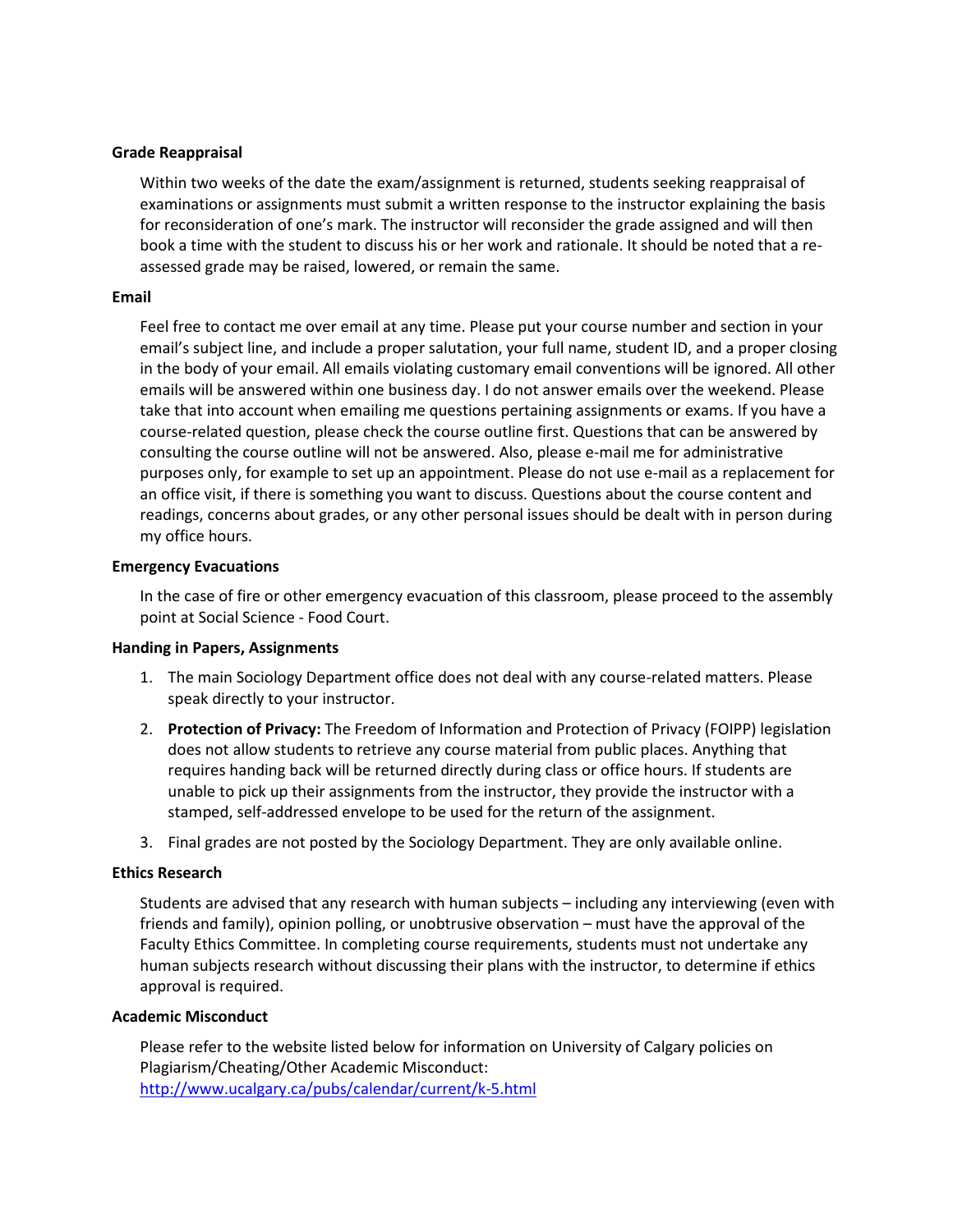#### **Deferrals**

When possible, please provide advance notice if you are unable to write an exam or complete/turnin assignments on time. All requests for deferral of a course component due to health reasons must be accompanied by written documentation as outlined in the University Calendar and should be obtained while the student has the health issue rather than after recovery. Deferrals will be allowed in the following circumstances: illness, domestic affliction or religious conviction. Travel arrangements, misreading the syllabus, and scheduling conflicts with other classes or employment are not valid reasons for requesting a deferral. Deferrals will not be granted if it is determined that just cause is not shown by the student.

If you have missed a test for a legitimate reason, the instructor can require you to write a "make up" test as close in time to the original test as possible or can choose to transfer the percentage weight to another course component. If the instructor schedules a "make up" test for you, its date and location will be at the convenience of the Department of Sociology.

**Deferred Final Exam Form:** Please note that requests to defer a Registrar scheduled final exam are dealt with through the Registrar's Office. Further information about deadlines, and where paperwork should be taken, is available on the form, which can be found at: <https://www.ucalgary.ca/registrar/student-forms>

**Deferred Term Work Form:** Deferral of term work past the end of a term also requires a form to be filled out. It's available at https://www.ucalgary.ca/registrar/files/registrar/deferred\_termwork15\_0.pdf

Once an extension date has been agreed between instructor and student, the form should be taken to the Faculty of Arts Program Information Centre (SS 110) for approval by an Associate Dean (Students).

#### **Student Representation**

The 2018-19 Students' Union VP Academic is Jessica Revington [\(suvpaca@ucalgary.ca\)](mailto:suvpaca@ucalgary.ca).

For more information, and to contact other elected officials with the Student's Union, please visit this link:<https://www.su.ucalgary.ca/about/who-we-are/elected-officials/>

You may also wish to contact the Student Ombudsperson for help with a variety of Universityrelated matters:<http://www.ucalgary.ca/ombuds/contact>

#### **Safewalk**

The University of Calgary provides a "safe walk" service to any location on Campus, including the LRT, parking lots, bus zones, and campus housing. For Campus Security/Safewalk call 220-5333. Campus Security can also be contacted from any of the "Help" phones located around Campus.

#### **Academic Accommodation**

The student accommodation policy can be found at: [ucalgary.ca/access/accommodations/policy.](http://www.ucalgary.ca/access/accommodations/policy)

Students needing an Accommodation because of a Disability or medical condition should communicate this need to Student Accessibility Services in accordance with the Procedure for Accommodations for Students with Disabilities [ucalgary.ca/policies/files/policies/student](http://www.ucalgary.ca/policies/files/policies/student-accommodation-policy.pdf)[accommodation-policy.](http://www.ucalgary.ca/policies/files/policies/student-accommodation-policy.pdf)